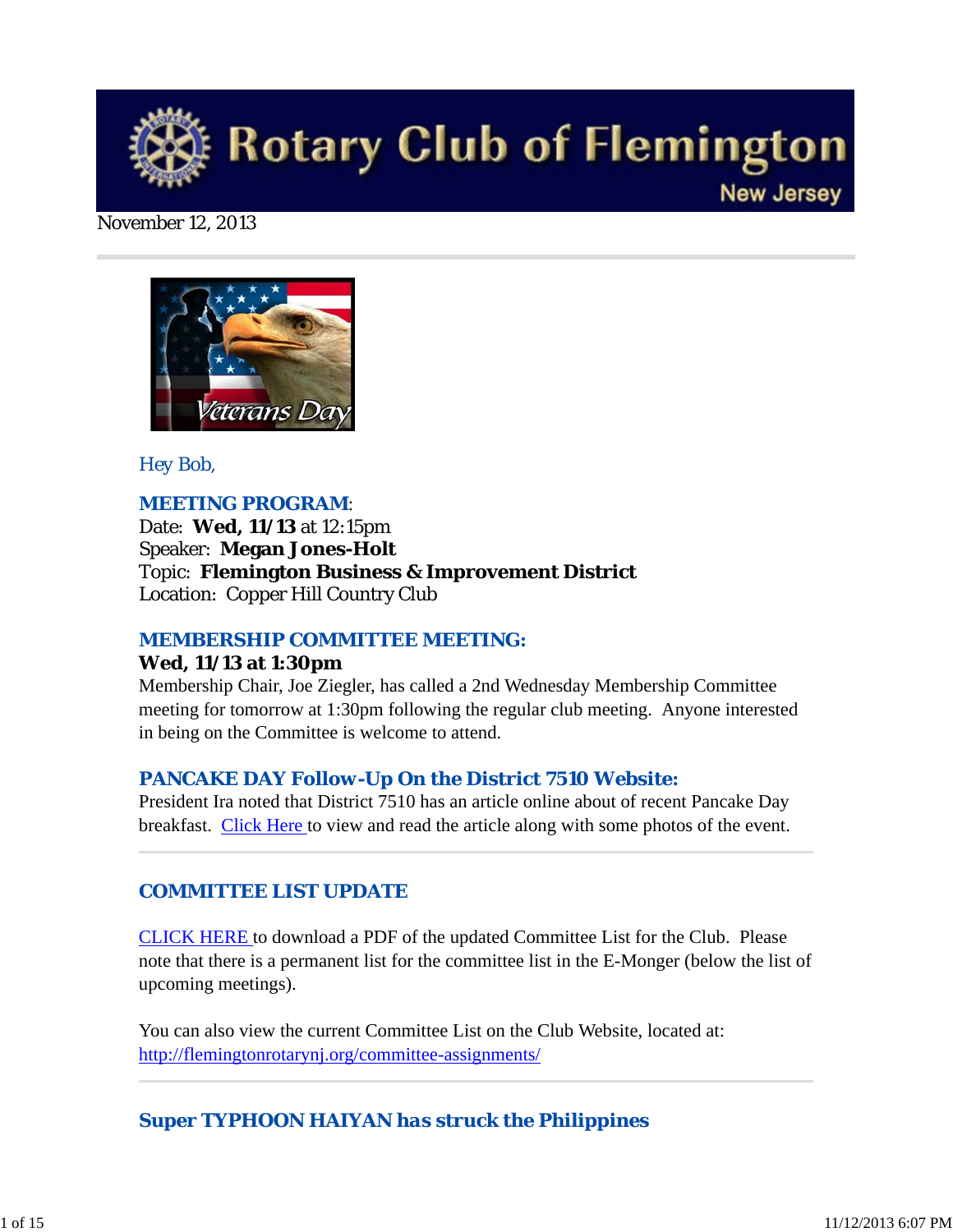## Message from DG Tulsi Maharjan

President Ira asked me to pass along the following email that we received from DG Tulsi Maharjan:

Dear President Ira:

As you know, Super Typhoon Haiyan has struck the Philippines with disastrous consequences. Many thousands are dead, many more thousands are displaced.

You can help the victims of this typhoon by contributing to ShelterBox, one of Rotary's International Service partners. (See the attached letter from a ShelterBox representative for information.) With widespread devastation, the ShelterBox relief effort is critical to stabilizing families that no longer have homes.

Donations can be made through our District Treasurer, Dave Sebastian. Mail checks to Dave at the following address. Put either ShelterBox or Typhoon Haiyan Relief in the memo line. We will then forward all contributions to ShelterBox, crediting each club that contributes to the relief effort.

David K. Sebastian Physicians Wealth Management 18 Bank Street, Suite 204 Summit , NJ 07901

As we receive more information from Rotarian relief efforts, we will pass it on to you.

District Governor Tulsi Maharjan

**See photo below for a visual example of what is included in a Shelter Box kit:**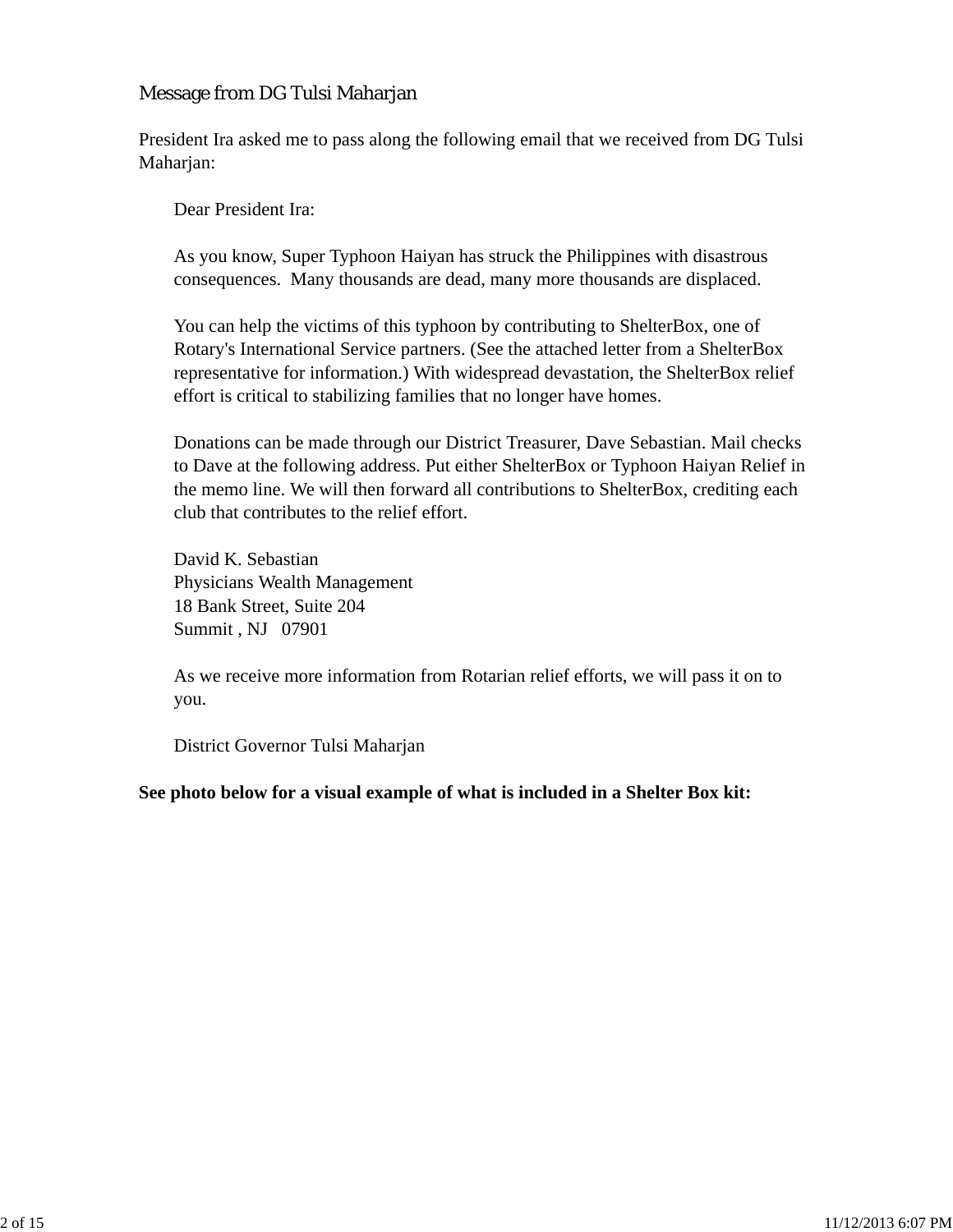



## *Lambertville-New Hope Rotary Club ANNUAL CITRUS SALE* Estimated Delivery: November 23rd

The Lambertville-New Hope Rotary Club is once again holding their **Annual Citrus Sale** as a club fundraiser. Terry

Ownes is the point contact for our club. Please provide all orders to Terry Ownes directly at tmownes@sprintmail.com or by phone at (908) 782-3831. Terry will be the one directly corresponding with Bob Seminack from the Lambertville-New Hope Rotary Club.

The following items are available to order:

**Naval Oranges**: **\$25 per box**

**Ruby Red Grapefruit**: **\$25 per box**

**Mixed Box of half Navel Oranges and half Grapefruit**: **\$25 per box**

**Gift Assortment (Mixed Oranges, Grapefruit & Apples)**: **\$30 per assortment**

The estimated arrival date for the fruit is **November 23rd**. Since the fruit arrives via truck, the actual delivery date may vary slightly. Rotarians shall plan ahead on timing to pick up their orders.

Payment can be in Cash or by check made out to "**Lambertville-New Hope Rotary**".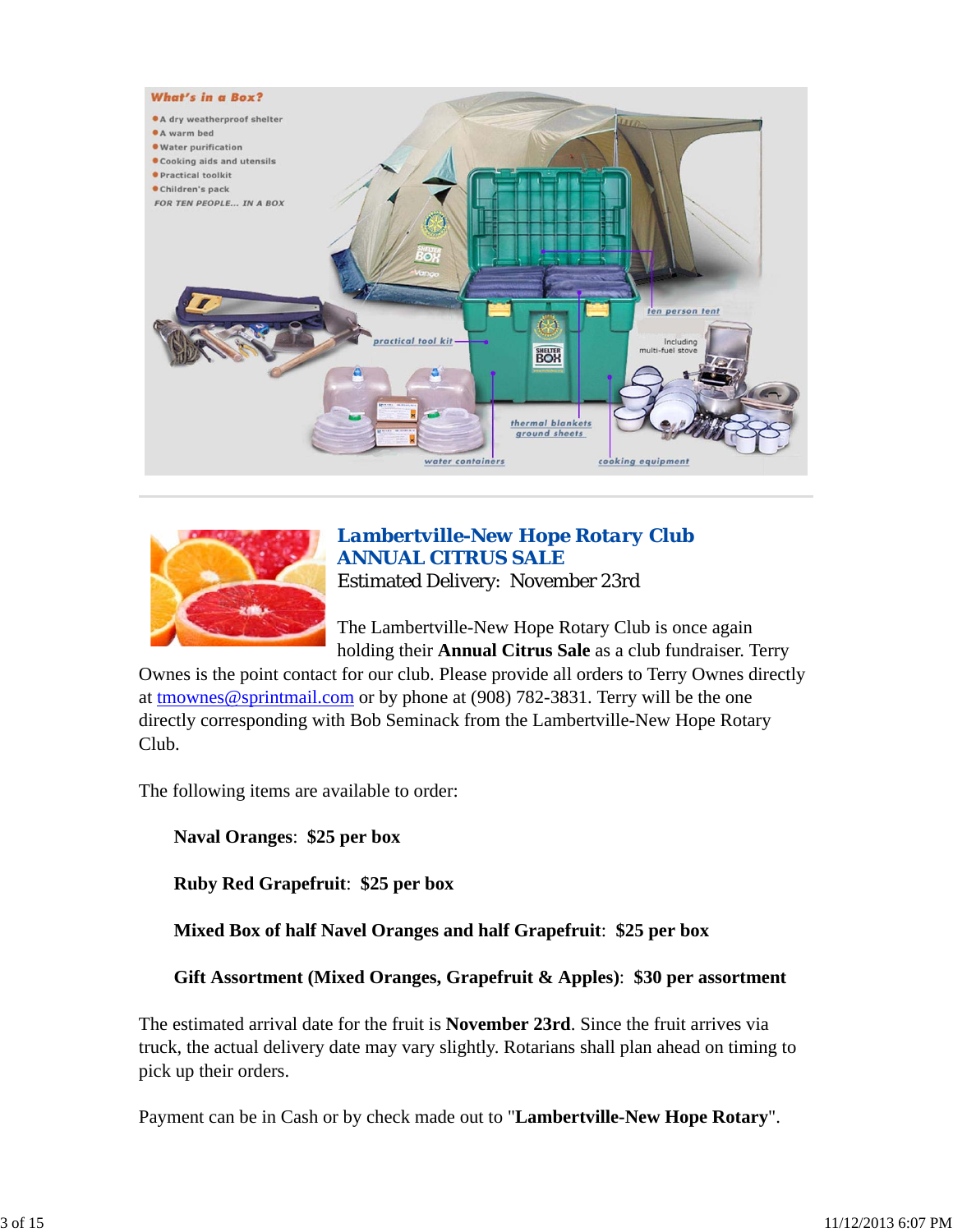Flemington Rotary fruit orders will be delivered to Terry Ownes at Carpet One (located across the street from Jakes on Route 202). Terry will let us know once the fruit arrives.

# *COMEDY with that JERSEY EDGE FRAGMENTED @ The Flemington Historic Courthouse*

**Thursday, 11/21/2013** 7:00pm to 8:30pm Comedian **Leighann Lord** and **Pete Michaels** Celebrity Ventriloquist

Reservations are required. **Click Here** for more information and to get tickets.



# *CHRISTMAS TREE LIGHTING Ceremony* **Saturday, November 30** at 7pm

Dick Stothoff has announced that this year's Christmas Tree lighting will take place on **Saturday, 11/30** at the monument on Main Street Flemington near the Presbyterian Church. Rotarians that will be helping Santa

Claus to handout candy canes and oranges to the attending children are asked to meet at **6:45pm behind the Deat's Building** in Flemington OR at the Christmas Tree on Main Street at 7pm. Santa Claus will be arriving at the Christmas Tree between 7 to 7:15pm, which is preceded by the formal Tree Lighting Ceremony and Christmas Carols that is organized by the Flemington Cub Scout Pack 61. Once the Tree Lighting Ceremony is over, **everyone is invited to the annual After-Party at Dick & Priscilla Stothoff's home**!!!! If you have never attended, please come and bring the family and kids!!!

Please note that the Main Street Flemington Annual "**Hunterdon Holiday Parade**" will be held on Sunday, 12/1 at 7pm.



## *HUNTERDON HOLIDAY PARADE* **Sunday, December 1** New Start Time: **5:00 PM**

Main Street, Flemington

Mark your calendars! The Hunterdon County Chamber of Commerce will be hosting this

years Holiday Parade on Main Street in Flemington. The Chamber will be honoring **Hunterdon Healthcare** and their 60th Anniversary. **Bob Wise** will be the Grand Marshal.

The parade will feature the Philadelphia Mummers Aqua String Band, which is sponsored by the Flemington Business Improvement District.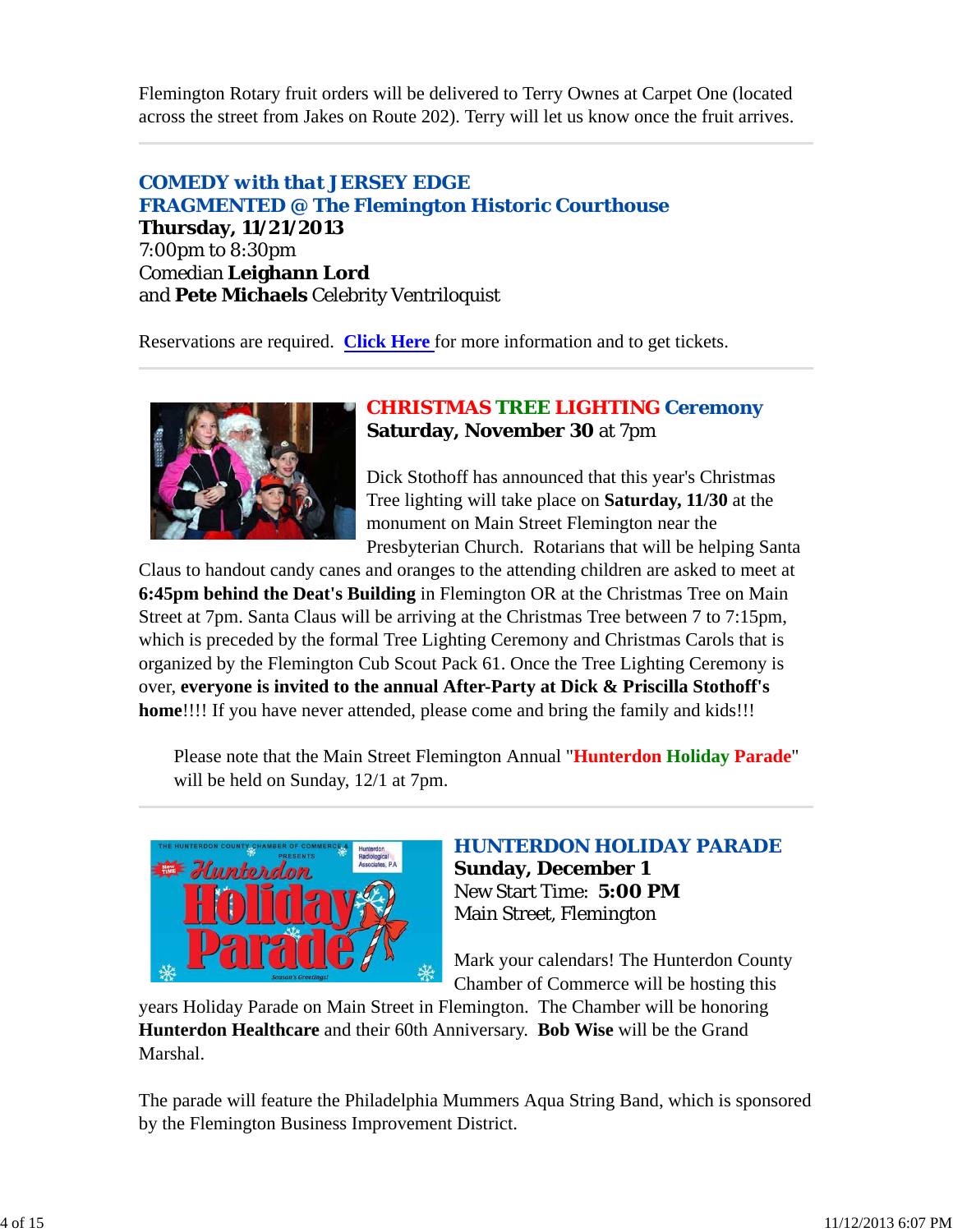#### *ROTARY HOLIDAY PARTY*



**Friday, December 13** from 6pm - 10pm Copper Hill Country Club

The Rotary Club of Flemington would like to warmly invite you and your spouse / guest to our Annual Holiday Party.

Please mark your calendars for now. Additional details will follow.

## *Please Bring an Unwrapped Gift to the HolidayParty!!! Flemington Rotary's SAC Holiday Gifts*



At the Rotary Holiday Party on Fri, 12/13 (or at a prior club meeting), Rotarians are asked to **voluntarily** bring an unwrapped gift (but a gift bag is appreciated!) **to supplement the Service Action Committee's (SAC) Holiday shopping**. Rotarians have always provided great support for this. The types of items typically requested are:

\*Infant / Toddler learning toys. \*Family Fun Games (Monopoly, Scrabble, Catch Phrase, etc.). \*Gloves, scarves, socks as stocking stuffers. \*Craft kits. \*Lego kits. \*Gift Cards: WalMart, i-Tunes, Kohl's, Burlington Coat Factory, Five Below.

# *CHRISTMAS TREE FESTIVAL*

#### *Presented by Clinton Sunrise Rotary*

**Saturday, 12/7/2013** Flemington Elks Lodge 165 Route 31 - Flemington, NJ 08822

The Clinton Sunrise Rotary is proud to present its first annual Christmas Tree Festival to be held on **Saturday, December 7th** at the Flemington Elks. Enjoy this holiday's premiere benefit event with good food, drinks, dancing, making new friends and of course, TREES! Rotary is seeking help for this event in a variety of ways. As a Tree Sponsor, we invite businesses, community groups or individuals to sponsor & decorate a 6' Christmas Tree in any theme or fashion you desire - imagination is encouraged! For a \$100 sponsorship fee, Rotary will provide the tree and the stand. Throughout the evening's event, attendees will have the opportunity to drop raffle tickets in the Tree they would want to win the most. Prizes will be awarded for Most Creative, Most Popular and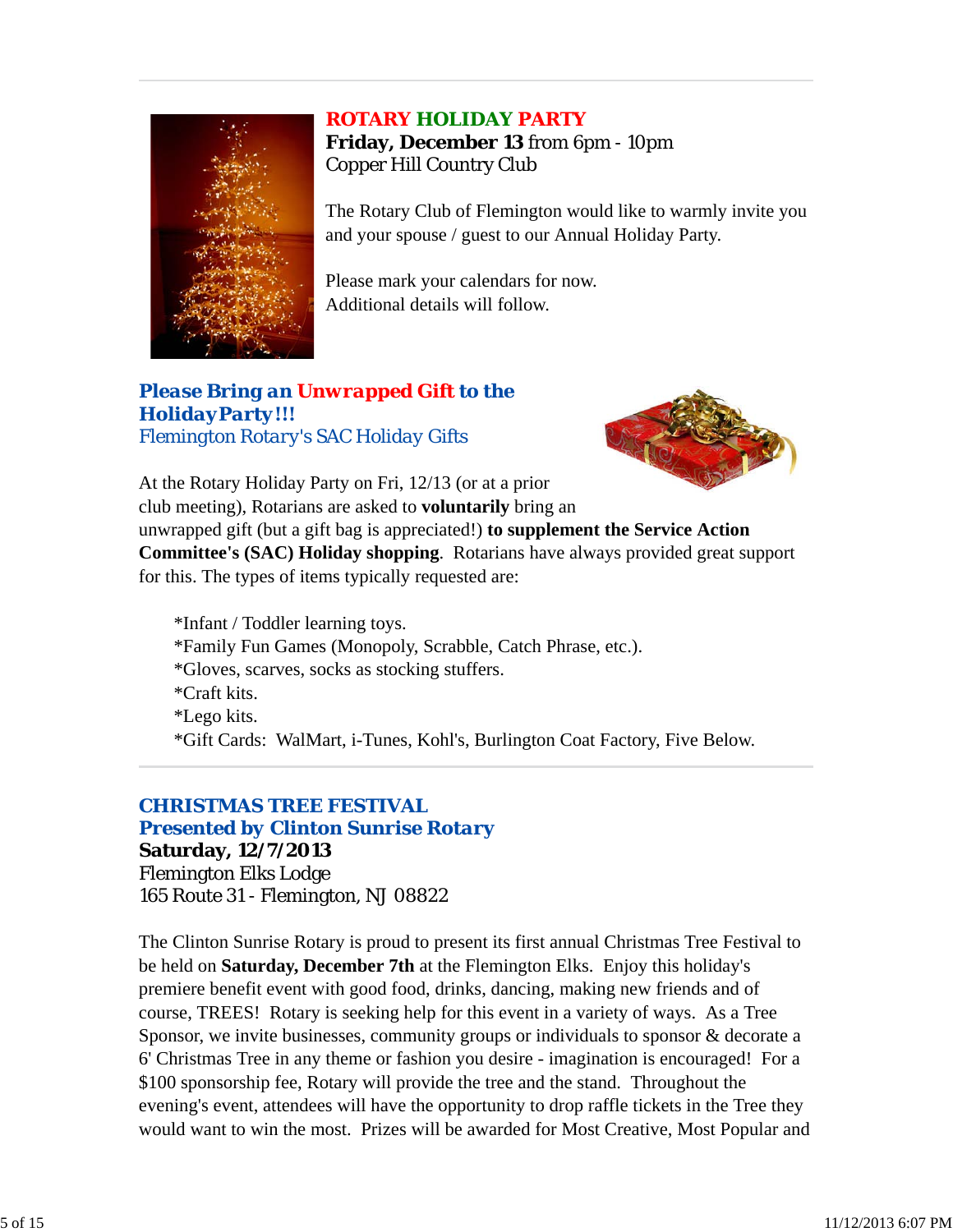Most Outrageous. If you want to sponsor a tree but choose not to decorate it, Rotary can decorate the tree for you for an additional fee. Other sponsorship opportunities are also available.

During the afternoon of 12/7, from 2-4pm, Santa will be visiting the Flemington Elks to see all of the beautifully decorated trees. Bring your children by while he's there and they can have a picture taken with him, enjoy hot chocolate & cookies, and see all of the trees also. Your family may find the tree of your dreams - already decorated for you - just attend the evening event to participate in the raffle! Please bring a can good donation to help build our can tree for The Food Pantry.

The day culminates with the party in the evening from 7-11pm. Enjoy great food, great music and a great time. Attendees will have an opportunity to view the trees, vote on their favorites & participate in a silent auction. The trees will also be raffled off during this time. Tickets are \$50 each or \$90 per couple.

So, here's your opportunity to support your local community, meet Santa & celebrate the season at a fun event - all in one day! Proceeds benefit The Food Pantry, local Rotary projects, and the YMCA Angel Patrol program. For more information, or to sponsor a tree or buy event tickets contact Debbie LaVoie at 908-797-5766 or Deb Shenberger at 908-797-5057.

The 39th Annual *PANCAKE DAY & KIDS EXPO WAS A SUCCESS!!!*  **Held on Sat, October 26, 2013** At the H.C.H.R.S. Commons 29 Junction Road - Flemington, NJ 08822

The 39th Annual Pancake Day was a **Success**!!! It was held on Saturday, October 26th in the Commons at H.C.R.H.S. The event ran from 7am to 1pm, along with Halloween High School from 10am-12noon and a Flu Shot Clinic from 9:15 to 11:30am.

A very special thanks to **Darren Loew** and the Committee for an excellent job! President Ira also wanted to personally thank all Rotarians and friends who helped to make this Pancake Day & Kids Expo a wonderful event!

Darren will be giving a more detailed update soon, but here is the basic follow-up:

*800 Meals Served!* Darren reported that we served about 800 meals, which included 88 take-out orders for Flemington Car & Truck Country (40 for Ford and 48 for Chrysler). For general reference, we served about 657 meals last year, including take-outs. We had \$945 in day-of ticket sales.

A big difference this year, as compared to the last two years, was that we didn't have any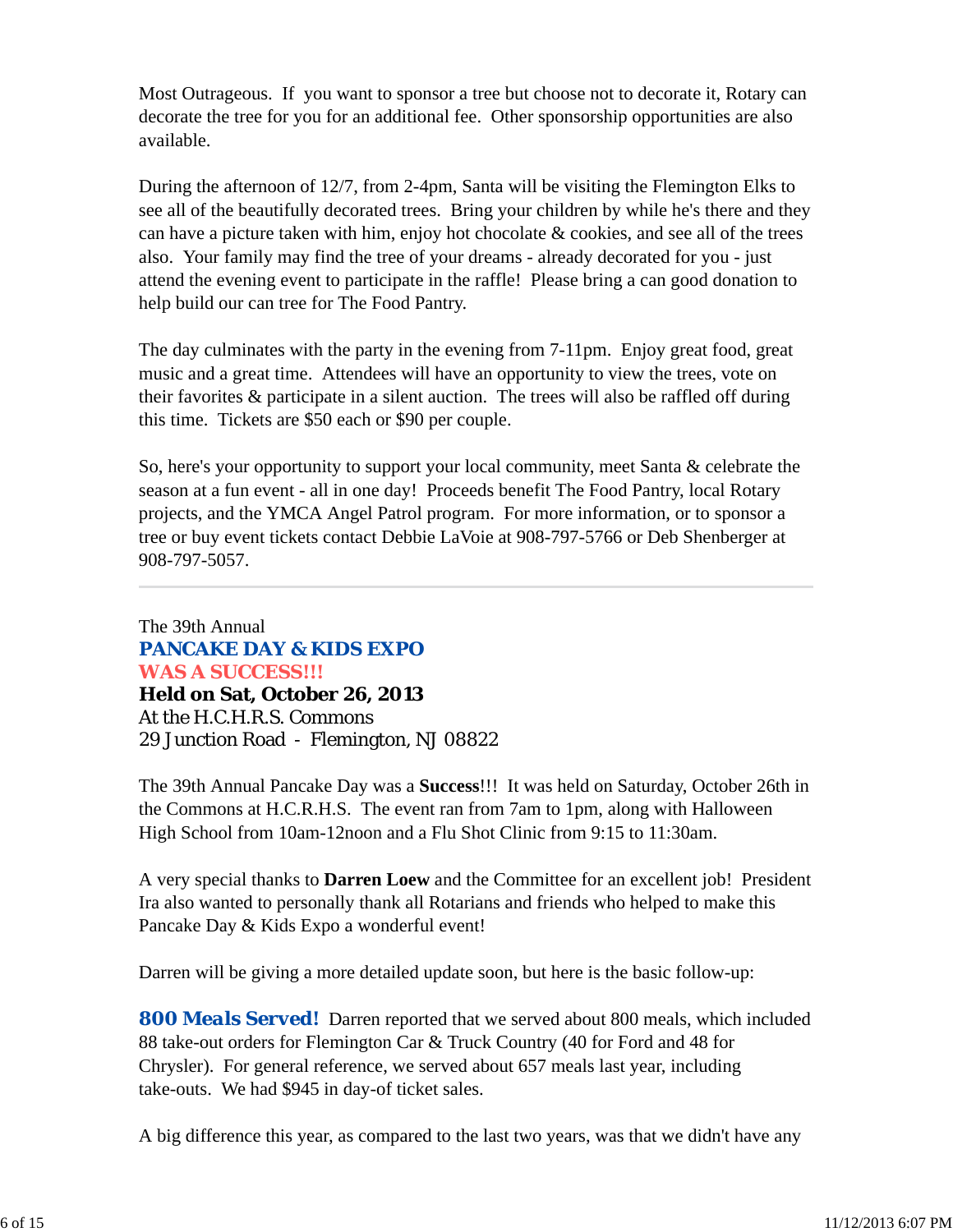Hurricane or Snow Storm to affect the attendance, hah! We were very lucky to have a nice & sunny day this year. The Kids Expo, along with the Karate demonstrations from the YMCA and other local businesses, helped to bring in alot of new families.

*Bake Sale generated \$380!* Thanks to the efforts of Terry Martin and Gwen & Jim Williams, the Bake Sale generated \$380 in sales! Thanks to all the Rotarians and family members that baked something for the event and/or made a cash donation!

*34 Flu Shots & 9 TDAP Shots Given!* Terry Ownes reported that the Flu Shot Clinic gave out a total of 34 Flu Shots and 9 TDAP Shots. TDAP is a combination vaccine that protects against three bacterial diseases: Tetanus, Diphtheria, and Pertussis (whooping cough). Terry noted that Dr. Sean was pleased with the turnout and was hopeful the clinic could be continued next year.



*PHOTO ALBUM from the 39th Annual PANCAKE DAY & KIDS EXPO* **Held on Sat, 10/26/2013**

**Click Here** or the photo to the left to view the Photo Album from the 39th Annual Pancake Day & Kids Expo.

A special thanks to the Rev. Dr. Herb Bohler for taking the photos and generating the album!!!

# *CANCER SUPPORT COMMUNITY Coping with the Holidays*

**Thursday, November 14 (1-2pm) Wednesday, November 20 (6-7:30pm)**

Lynn Arnold of the Clinton Sunrise Rotary Club asked me to pass along the following information about some upcoming seminars intended to help individuals live through and beyond cancer. The programs are being held in cooperation with Hunterdon Hospice and the Cancer Support Community.

The Cancer Support Community (CSC) is a national nonprofit organization that provides support, education and hope to people with cancer and their loved ones.

If you are interested in either of the two upcoming FREE programs and workshops held here in Hunterdon County, **CLICK HERE** for all of the details.

# *Rotary BRIDGING THE GAP*

**Rotarians being Sought as Mentors!** February 4, 2014 (8-10am) - BTG February 25, 2014 (8-10am) - BTG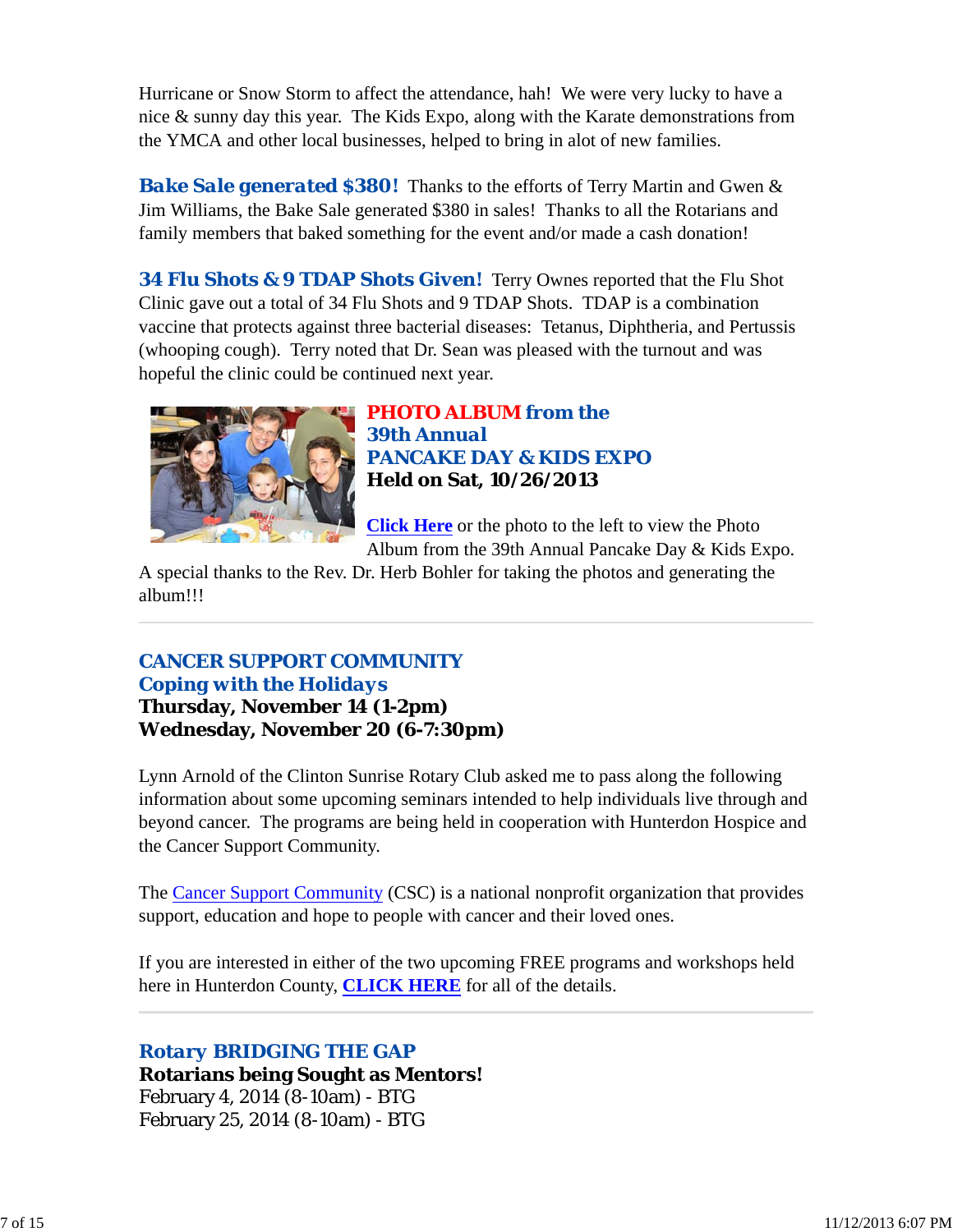## March 25, 2014 - Job Fair May 13, 2014 - Awards Breakfast

*Rotarians Being Sought as Mentors (Feb. 4 & 25)*: Megan Jones-Holt is seeking some Rotarians who would like to work with students of the Hunterdon County Polytech in the Bridging the Gap program. Rotarians interested would goto the Polytech a couple of times to work with students in developing the student's proposed business marketing plan. The Rotarian would work one-on-one with 1 or 2 students and read over their information and give them suggestions to developing their business. The mentors would come in to Polytech both February 4 and February 25 between 8-10am. Other than that, you would communicate through e-mail with the students. The only other responsibility would be grading their final written marketing plan according to the rubric as provided by their Instructor, Teresa Diaz. If you are interested, please contact Megan Jones-Holt at mjonesholt@gmail.com. See below for additional information about the program.

If you would like to learn more about the **Bridging the Gap** program, **CLICK HERE** to watch a short You Tube video about it.

*Job Fair (March 25)*: Business owner's are sought to be employers at the Bridging the Gap Job Fair. The Job Fair will take place on March 25th and is open to anyone that would like Commercial Art done. This would include a logo, brochure, t-shirt, mural, banner, menu, etc. Essentially the Polytech student would act like a freelancer. If you are interested, please contact Instructor, Teresa Diaz at tdiaz@hcpolytech.org.

*Awards Breakfast (May 13)*: An awards breakfast will be held at the Polytech Careers Cafe on May 13th.

--------------------------------------

**Interacting with High School Students and Teachers to Promote Financial Confidence**

# *Bridging the Gap* **between school and career...**

It has always been a challenge for teachers and students to relate classroom studies to future real business opportunities, problems and real personal financial situations. The Bridging the Gap simulations provide the opportunity for the interaction of businessmen and women and other professionals with high school students and teachers to help promote business and personal financial confidence.

**The BPS (Business Plan Simulation)** Program brings a business scenario into the classroom by utilizing local business professional volunteers' experiences. The Student Entrepreneurs' Handbook and The Coordinators' Manual explain the simulated exercise where students can "buy" a deli, but only if they are able to convince local bankers to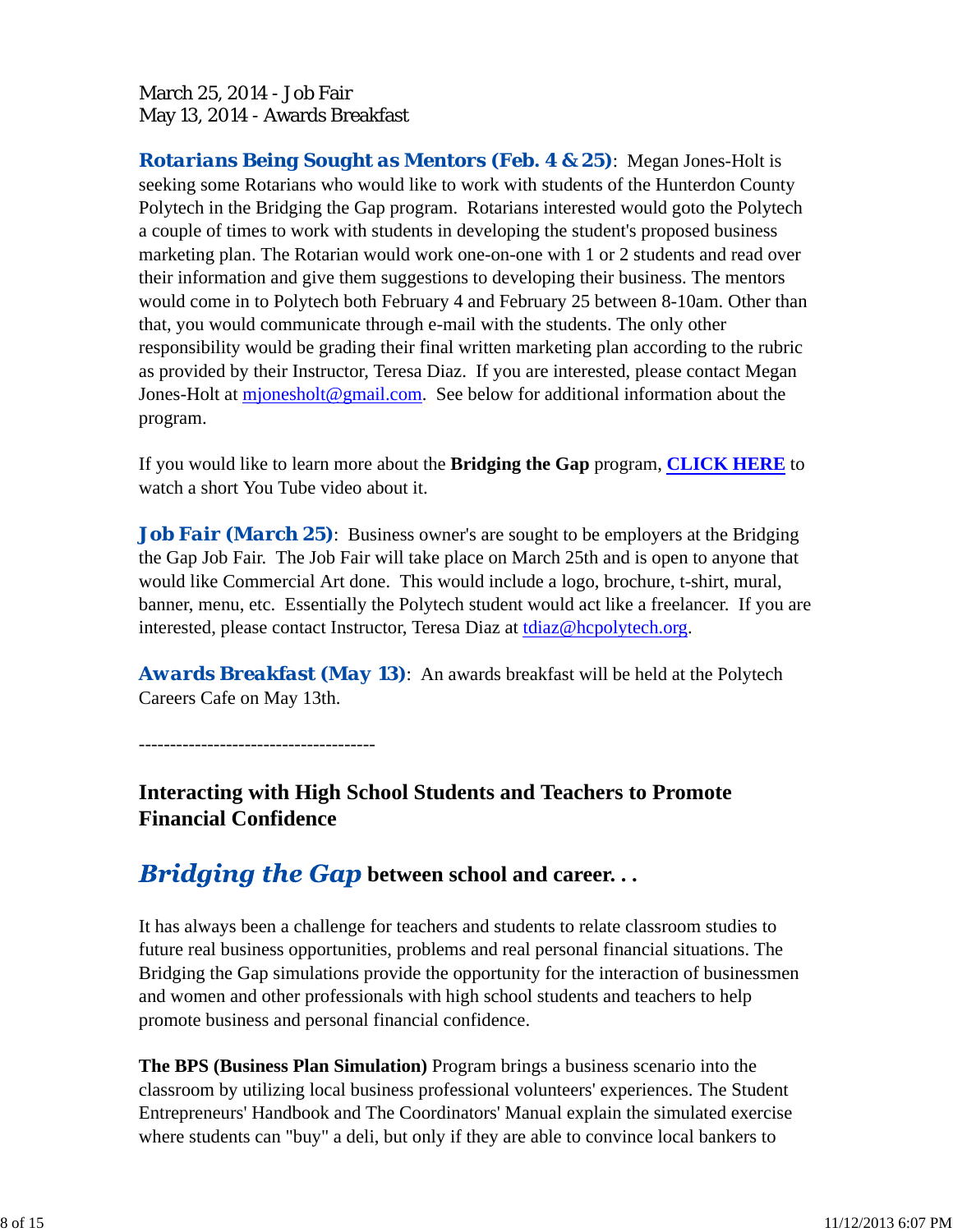grant them a loan. Local business people volunteer as "consultants" to guide a group of students in preparing a business plan, including a Profit and Loss Statement. The students then present the plan to the local volunteer bankers.

**The PFP (Personal Financial Planning)** Simulation Program simulates a typical financial problem where a young couple wants to buy a reasonably priced house. Local volunteers with financial experience consult with a group of students (acting as a family) during their preparation of a mortgage application to be presented to the local volunteer bankers. Explanation and work sheets are included in The Students' PFP Handbook and in The Coordinators' Manual.



As you know, the Rotary Club of Flemington is a member of the H.C. Chamber of Commerce. This enables all Rotarians the ability to attend a Chamber function as a "member". If someone asks you what your business is, you would explain that you are a member representing the Rotary Club of Flemington. Click Here to visit the Chamber website for a listing of upcoming events.

## *ROTARY DISTRICT 7510 NEWS*

**Rotary and Rutgers Project - "Growing Lives One Seed at a Time"** is a unique garden pilot initiative involving the partnership of Rotary International and Rutgers University and its Entities in 5 counties throughout Central New Jersey. The partnership is committed to focusing on providing opportunities for accommodating a broad spectrum of audiences, with varying and diverse limitations, ages, and abilities via Enabling Gardens. The partnership will plan, design, introduce, and implement Enabling Garden Spaces, which by definition are growing environments that invite and permit participation by various individuals or groups. Who can benefit? Answer: People of all ages at any stage of life. **Click Here to Read More**

**District 7510 News**: **Click Here to View the Current 2013 District News**

## *SPEAKERS & PROGRAMS BEING SOUGHT*

We are seeking ideas for upcoming meeting programs and speakers. If anyone has any ideas or thoughts, please pass them onto Mick Schaible. **Click here** to generate an email directly to Mick.

# *UPCOMING DATES TO NOTE*

**Summary of Upcoming Club Meeting Programs:** Wed, 11/13: Megan Jones-Holt - Flemington BID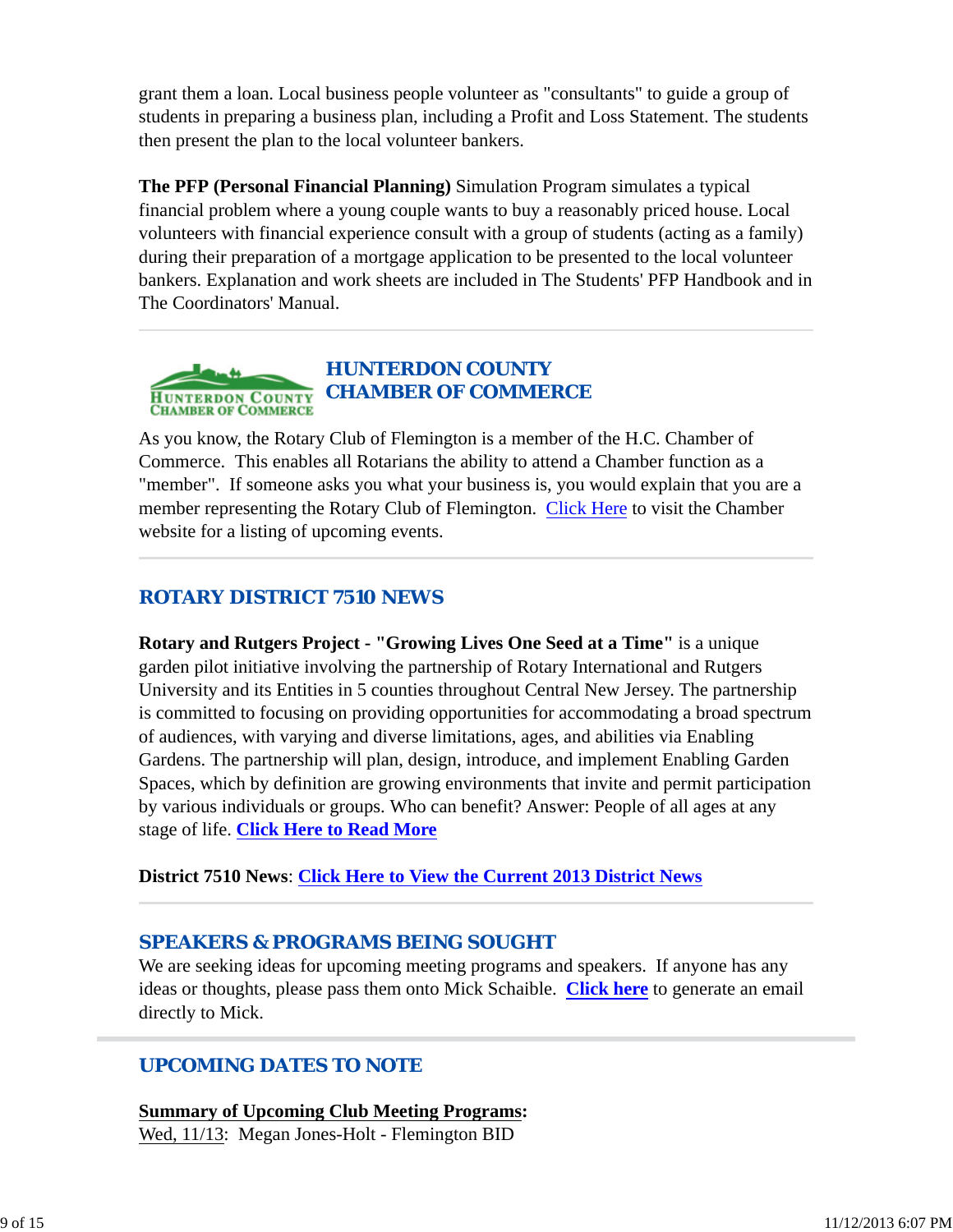Wed, 11/20: Byron Miller - Rotary Foundation Wed, 11/27: OPEN

Wed, 12/04: Mick Schaible - Presentation on recent trip to Ecuador Wed, 12/11: OPEN Wed, 12/18: **Madrigal Girls Chorus** from H.C.R.H.S. for festive singing Wed, 12/25: **NO Meeting** in Lieu of Christmas Holiday Wed, 1/1/2014: **NO Meeting** in Lieu of New Years Day Holiday

**Next RCOF Board Meeting**: Thurs, 12/5/2013 at 6:00 PM (usually the 1<sup>st</sup> Thursday).

**Next Membership Meeting**: Wed, 11/13/2013 at 1:30 PM (usually the 2nd Wednesday).

#### **Upcoming RCOF Club Events, Fundraisers, Fellowship Events, Etc**.:

Sat, 11/30: Main Street Tree Lighting Ceremony Mon, 2/24/2014: Hunterdon Rotary Soup Cook-Off Sun, TBD: Rotary Bark in the Park Dog Walk Sat, 7/7/2014: Pedals for Progress Bicycle, Sewing Machine & Sports Gear Collection

#### **Rotary District 7510 Events & Functions:**

Wed, 2/5/14......PETS 1 - Hotel Somerset-Bridgewater (6:30pm) Fri, 3/21/14.......PETS 2 - Marriot Hotel, Whippany, NJ (6:00pm) May 2-3, 2014...**District Conference** Wed, 5/14/14.....District Assembly - Hotel Somerset-Bridgewater (2:30pm to 8:30pm)

## *COMMITTEE LIST:*

**Click Here** to download the listing of all current Club Committee's and its members.

## *"MEMBERS ONLY" WEBSITE:*

## **Goto the Members Only section of the website to find:**

- 1) The "Membership Proposal Form" to propose a new member.
- 2) An Online Copy of the Club Membership Directory.
- 3) A Link to All Photos Albums of the Club.

## *ROTARY WEBSITE LINKS:*

Rotary International: **www.Rotary.org** Rotary District 7510: **www.RotaryNJ.org**

## *NEARBY ROTARY CLUB MEETINGS:*

As A Rotarian, you are Welcome to attend a Rotary Club meeting anywhere in the world. Click here for the Rotary Club Locator App. Or see below for some local meetings:

Mondays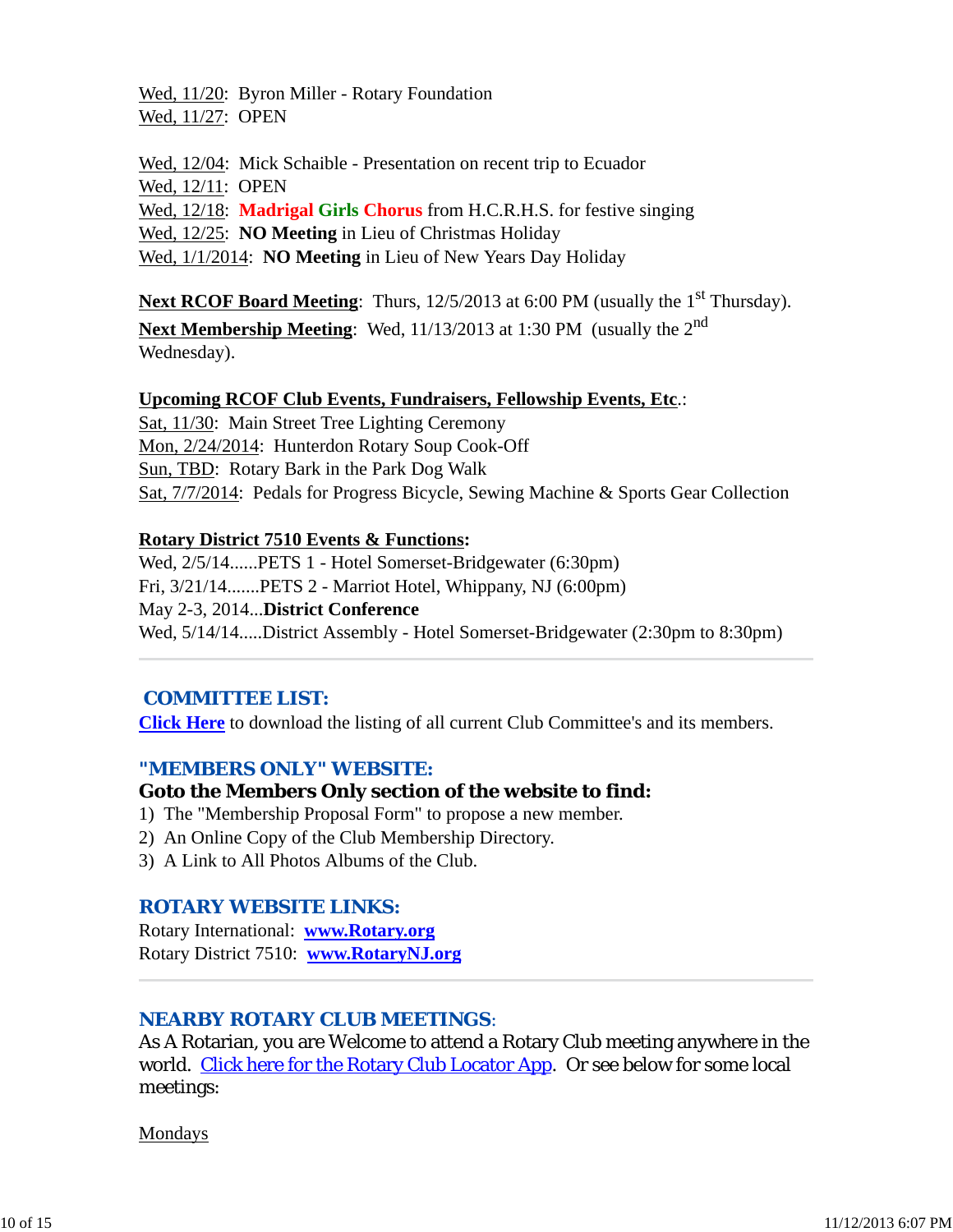**Lambertville/New Hope** (6:30 pm) - Lambertville Station Restaurant; 11 Bridge Street, Lambertville NJ 08530

**Piscataway** (12:15 pm) - Radisson Hotel; 21 Kingsbridge Road, Piscataway, NJ 08854

## Tuesdays

**Whitehouse** (12:15 pm) - Max's 22; 456 Route 22 West, Whitehouse Station, NJ 08889 **Princeton** (12:15 pm) - The Nassau Club; 6 Mercer Street, Princeton, NJ 08540 **Bridgewater-Bound Brook** (12:15 pm) - Arbor Glenn; 100 Monroe St, Bridgewater 08807

## Wednesdays

**Branchburg Township** (7:30 am): Stoney Brook Grille; 1285 Route 28, North Branch, NJ 08876

**Flemington** (12:15pm): Copper Hill Country Club; 100 Copper Hill Road, Ringoes, NJ 08851

**Hillsborough Township** (6:15 pm): Pheasant's Landing; 311 Amwell Road (Rt. 514), Hillsborough, NJ 08844

## Thursdays

**Clinton Sunrise** (7:30 am): Clinton Fire Department; New Street, Clinton, NJ 08809 **Somerville/Bridgewater** (12:15 pm): Bridgewater Manor; 1251 US Highway 202/206, Bridgewater, NJ 08807

**Trenton** (12:15 pm): Freddie's Tavern; 12 Railroad Avenue, West Trenton, NJ 08628

## Fridays

**North Hunterdon** (12:15 pm): Beaver Brook County Club; 25 County Club Drive, Annandale, NJ 08801

**Princeton Corridor** (12:15pm): Hyatt Regency; 102 Carnegie Center, Rt. 1 North, Princeton, NJ 08540

## eClub

**Rotary eClub of Hunterdon Horizon**: View website for meetings or online makeups.

RI President's Call for Action in **2013-2014**: **"Engage Rotary, Change Lives"**

# **Rotary Club of Flemington - Our 90th Year**

Founded October 3, 1923 \* Charter #1529 \* District 7510

| President          | <b>Ira Liebross</b>     |
|--------------------|-------------------------|
| President-Elect    | <b>Lynn Hyman</b>       |
| Secretary          | <b>Michele Kavanagh</b> |
| Treasurer, General | <b>Bob Newland</b>      |
| Treasurer, Lunch   | D.J. Wright             |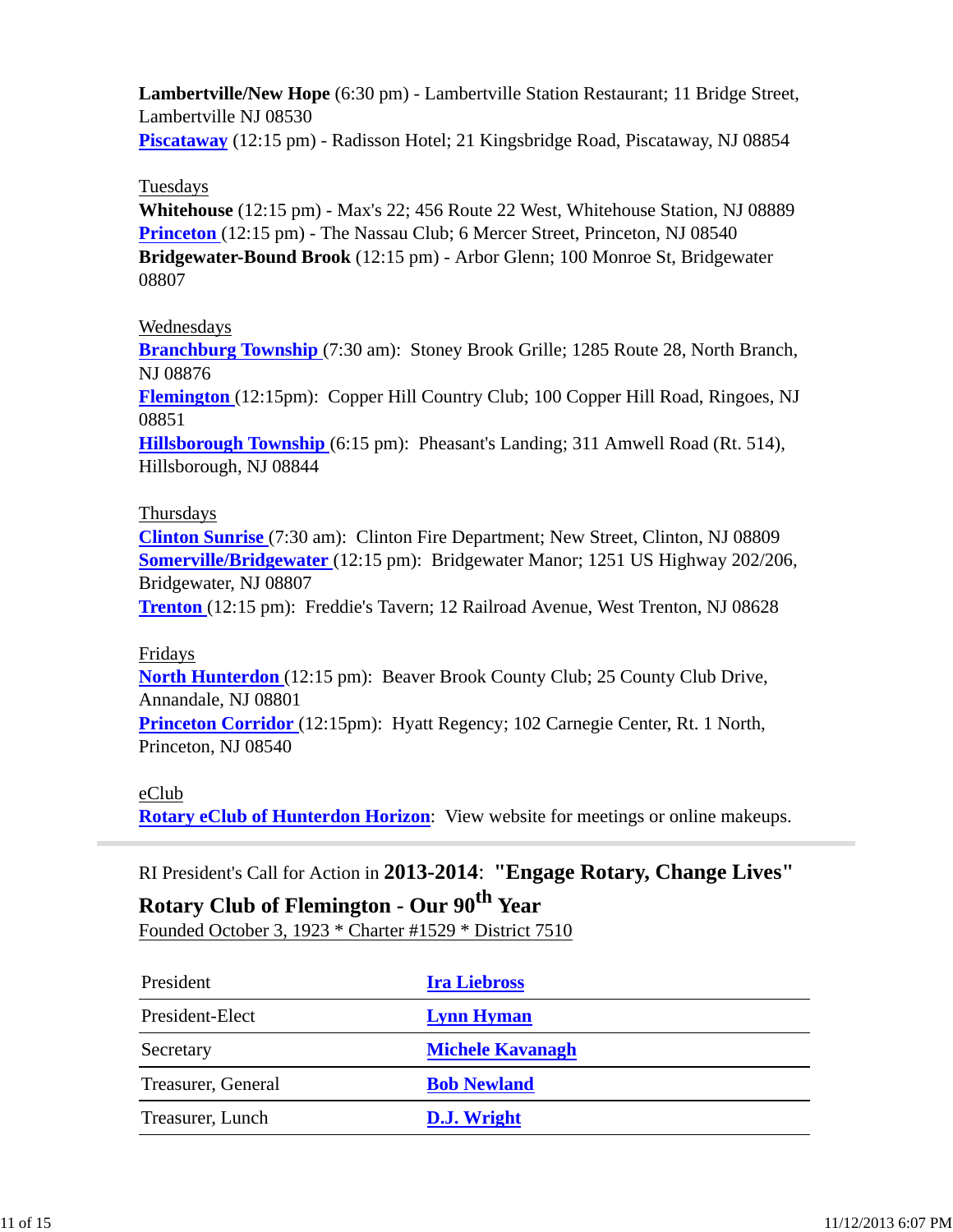| <b>Board Members</b>                                       | <b>Karen Widico</b> (immediate past president)     |
|------------------------------------------------------------|----------------------------------------------------|
|                                                            | <b>Jim Davidson</b>                                |
|                                                            | <b>Nancy Kahl</b>                                  |
|                                                            | <b>Mick Schaible</b>                               |
|                                                            | <b>Chris Venditti</b>                              |
| Sergeant-at-Arms                                           | <b>Tom Fisher</b>                                  |
| <b>RI</b> President                                        | <b>Ron D. Burton</b> (Norman, Oklahoma, USA)       |
| District Governor (DG)                                     | Tulsi R. Maharjan (Branchburg, NJ)                 |
| District Governor Elect (DGE)                              | <b>Melvin I. Kevoe "Mel"</b> (Springfield, NJ)     |
| District Governor Nomimee (DGE)                            | <b>Hal Daume</b> (Berkeley Heights, NJ)            |
| <b>Assistant District Governor (ADG)</b>                   | <b>Michael Toscani</b> (Lambertville-New Hope, PA) |
| Club Meetings: Wednesday 12:15 nm Conner Hill Country Club |                                                    |

Club Meetings: **Wednesday, 12:15 pm, Copper Hill Country Club** 100 Copper Hill Road, Ringoes 08551





**MISSION STATEMENT:** The mission of Rotary International is to assist and guide Rotarians and Rotary clubs to accomplish the Object of Rotary to ensure Rotary's continuing relevance and to help build a better world, emphasizing service activities by individuals and groups that enhance the quality of life and human dignity, encouraging high ethical standards, and creating greater understanding among all people to advance the search for peace in the world.

**THE OBJECT OF ROTARY:** The object of Rotary is to encourage and foster the ideal of service as a basis of worthy enterprise and, in particular, to encourage and foster: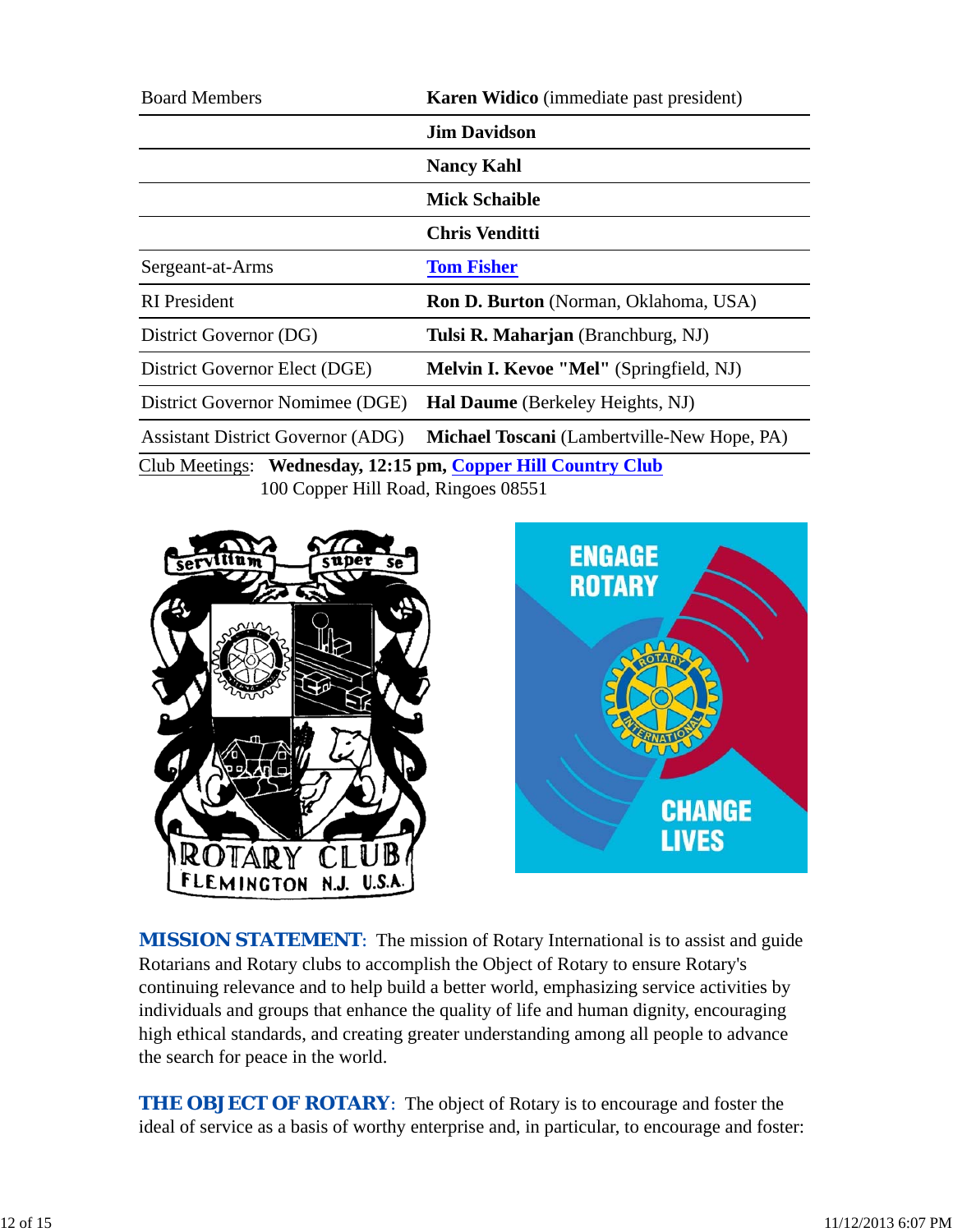**1st**: The development of acquaintance as an opportunity for service;

**2nd**: High ethical standards in business and professions, the recognition of the worthiness of all useful occupations, and the dignifying of each Rotarian's occupation as an opportunity to serve society;

**3<sup>rd</sup>**: The application of the ideal of service in each Rotarian's personal, business and community life;

**4th**: The advancement of international understanding, goodwill, and peace through a world fellowship of business and professional persons united in the ideal of service.

**THE 4-WAY TEST:** "Of the things we think, say or do:

- **1st**: Is it the Truth?
- 2<sup>nd</sup>: Is it Fair to all concerned?
- **3rd**: Will it build goodwill and better friendships?
- **4th**: Will it be beneficial to all concerned?"

## *ROTARY's AVENUE'S OF SERVICE*:

**1)** Through **Club Service**, we have fun, build lasting friendships, and make sure that our club runs well.

**2)** Through **Vocational Service**, we volunteer our professional skills to serve others and promote integrity in everything we do.

**3)** Through **Community Service**, we address local needs and work with our community to bring lasting improvements.

**4)** Through **International Service**, we meet humanitarian needs around the globe and promote world understanding and peace.

**5)** Through **Youth Service**, we work with young people to help them become the next generation of leaders, visionaries, and peacemakers.

## **2013-2014 CLUB MEMBER ROSTER - Rotary Club of Flemington, NJ**: **Current Number of Members: 46**

|                              | <b>Member</b> |                                 |
|------------------------------|---------------|---------------------------------|
| Rotarian                     | <b>Since</b>  | <b>Classification</b>           |
| Black, Bruce B.              | 2007          | <b>Health and Fitness</b>       |
| Bohler, Herbert C. (Herb)    | 1977          | <b>Specialty Advertising</b>    |
| Chittenden, Robert L. (Bob)  | 2003          | M.E.F.P. Consulting Engineering |
| Clark, Arthur L. (Sandy)     | 1987          | Printing                        |
| Copeland, Harrie E. III      | 1976          | Auctioneering/Banking           |
| Davidson, James G. (Jim)     | 2002          | <b>Rubber Products</b>          |
| Ferrari, Frederick J. (Fred) | 1964          | Orthodontia                     |
| Fisher, Charles H. (Charlie) | 1961          | <b>Funeral Services</b>         |
| Fisher, Thomas H. (Tom)      | 2012          | Property & Casualty Insurance   |
| Harrison, Jeffrey (Jeff)     | 1996          | Psychotherapy                   |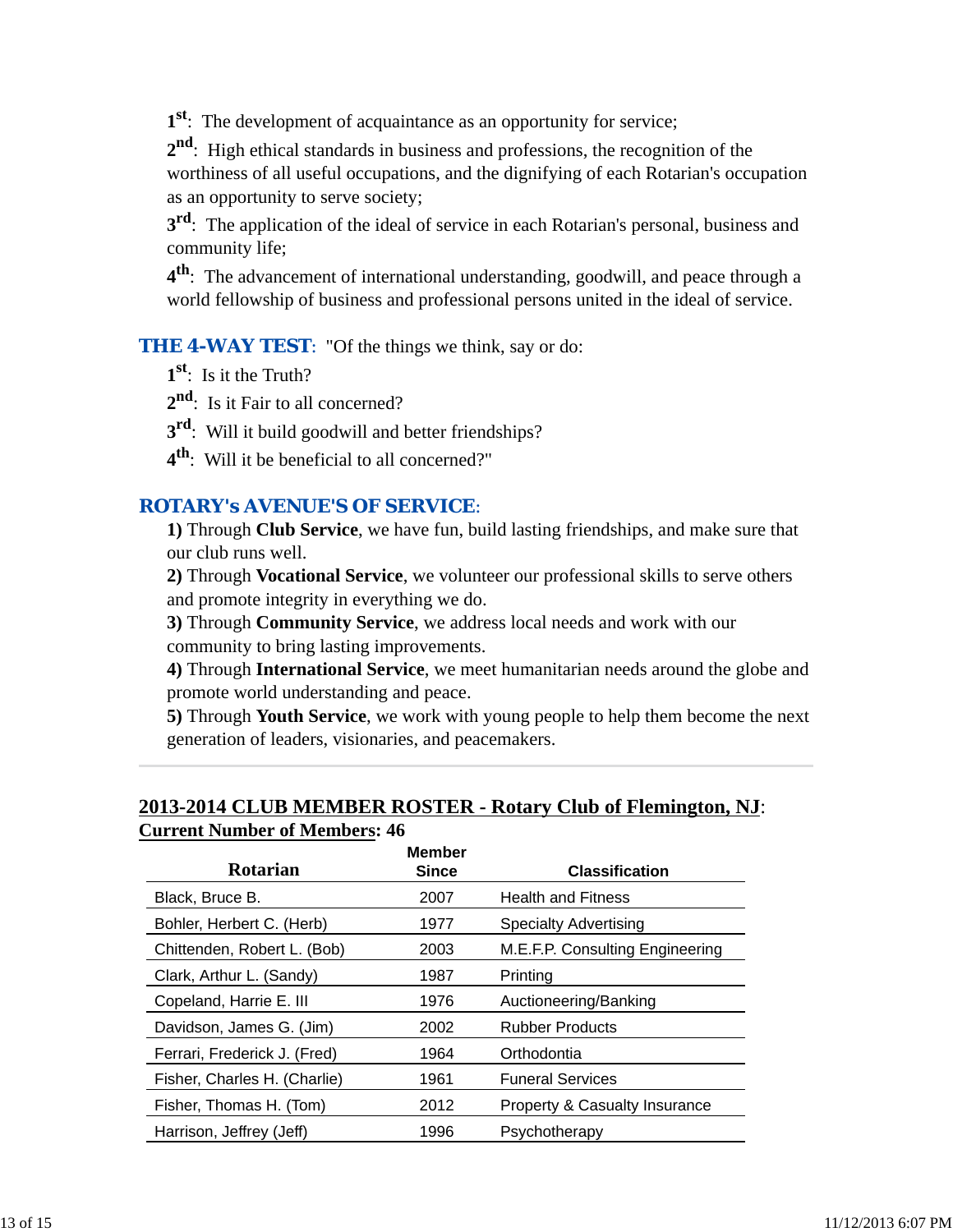| 2010<br><b>Retail Banking</b><br>Hyman, Lynn<br>Kahl, Nancy<br>2012<br>Massage Therapy<br>Kamnitsis, Christopher P.<br>(Chris)<br>2001<br><b>Financial Planning</b><br><b>Kavanagh, Michele</b><br>2013<br><b>Community Banking</b><br>Liebross, Ira<br>1997<br><b>Family Medicine</b><br>2002<br>Orthodontics<br>Loew, Darren<br>Martin, Teresa (Terry)<br>1993<br>Solid Waste/Recycling<br>2004<br>Mazujian, Harry<br>Clergy<br>McWilliams, Nancy<br>1992<br>Psychotherapy<br><b>Technical Education</b><br>Metz, Kim<br>2007<br>Muller, George D.<br>1964<br><b>Cut Glass Manufacturing</b><br>Nastasi, William (Bill)<br>1996<br><b>General Contracting</b><br>Newland, Robert D. (Bob)<br>1998<br>Insurance<br>Ownes, Terry M.<br>1987<br><b>Floor Covering</b><br>Classification<br>Parente, Steven (Steve)<br>2005 |
|---------------------------------------------------------------------------------------------------------------------------------------------------------------------------------------------------------------------------------------------------------------------------------------------------------------------------------------------------------------------------------------------------------------------------------------------------------------------------------------------------------------------------------------------------------------------------------------------------------------------------------------------------------------------------------------------------------------------------------------------------------------------------------------------------------------------------|
|                                                                                                                                                                                                                                                                                                                                                                                                                                                                                                                                                                                                                                                                                                                                                                                                                           |
|                                                                                                                                                                                                                                                                                                                                                                                                                                                                                                                                                                                                                                                                                                                                                                                                                           |
|                                                                                                                                                                                                                                                                                                                                                                                                                                                                                                                                                                                                                                                                                                                                                                                                                           |
|                                                                                                                                                                                                                                                                                                                                                                                                                                                                                                                                                                                                                                                                                                                                                                                                                           |
|                                                                                                                                                                                                                                                                                                                                                                                                                                                                                                                                                                                                                                                                                                                                                                                                                           |
|                                                                                                                                                                                                                                                                                                                                                                                                                                                                                                                                                                                                                                                                                                                                                                                                                           |
|                                                                                                                                                                                                                                                                                                                                                                                                                                                                                                                                                                                                                                                                                                                                                                                                                           |
|                                                                                                                                                                                                                                                                                                                                                                                                                                                                                                                                                                                                                                                                                                                                                                                                                           |
|                                                                                                                                                                                                                                                                                                                                                                                                                                                                                                                                                                                                                                                                                                                                                                                                                           |
|                                                                                                                                                                                                                                                                                                                                                                                                                                                                                                                                                                                                                                                                                                                                                                                                                           |
|                                                                                                                                                                                                                                                                                                                                                                                                                                                                                                                                                                                                                                                                                                                                                                                                                           |
|                                                                                                                                                                                                                                                                                                                                                                                                                                                                                                                                                                                                                                                                                                                                                                                                                           |
|                                                                                                                                                                                                                                                                                                                                                                                                                                                                                                                                                                                                                                                                                                                                                                                                                           |
|                                                                                                                                                                                                                                                                                                                                                                                                                                                                                                                                                                                                                                                                                                                                                                                                                           |
|                                                                                                                                                                                                                                                                                                                                                                                                                                                                                                                                                                                                                                                                                                                                                                                                                           |
|                                                                                                                                                                                                                                                                                                                                                                                                                                                                                                                                                                                                                                                                                                                                                                                                                           |
| Phelan, Christopher J. (Chris)<br>2009<br><b>Chamber Of Commerce</b>                                                                                                                                                                                                                                                                                                                                                                                                                                                                                                                                                                                                                                                                                                                                                      |
| Randolph, R. Wayne<br>1982<br>Veterinary Medicine                                                                                                                                                                                                                                                                                                                                                                                                                                                                                                                                                                                                                                                                                                                                                                         |
| Reinbacher, Otto A.<br>1997<br>Clergy                                                                                                                                                                                                                                                                                                                                                                                                                                                                                                                                                                                                                                                                                                                                                                                     |
| 1973<br>Orthodontics<br>Rogow, Stephen S. (Steve)                                                                                                                                                                                                                                                                                                                                                                                                                                                                                                                                                                                                                                                                                                                                                                         |
| Schaible, R. Michael (Mick)<br>1998<br><b>Appraisal Services</b>                                                                                                                                                                                                                                                                                                                                                                                                                                                                                                                                                                                                                                                                                                                                                          |
| Skowronek, Kenneth J. (Ken)<br><b>Family Law</b><br>1994                                                                                                                                                                                                                                                                                                                                                                                                                                                                                                                                                                                                                                                                                                                                                                  |
| Sollner, Richard F. (Dick)<br>1962<br>Air Transportation                                                                                                                                                                                                                                                                                                                                                                                                                                                                                                                                                                                                                                                                                                                                                                  |
| Stothoff, Richard H. (Dick)<br>1966<br>Sanitary Engineering                                                                                                                                                                                                                                                                                                                                                                                                                                                                                                                                                                                                                                                                                                                                                               |
| <b>Stout, Deborah (Debbie)</b><br><b>Retail Banking</b><br>2013                                                                                                                                                                                                                                                                                                                                                                                                                                                                                                                                                                                                                                                                                                                                                           |
| <b>Professional Planning</b><br>2006<br>Thatcher, Thomas P. (Tom)                                                                                                                                                                                                                                                                                                                                                                                                                                                                                                                                                                                                                                                                                                                                                         |
| Venditti, Christopher C. (Chris)<br>2009<br>Automotive Distribution                                                                                                                                                                                                                                                                                                                                                                                                                                                                                                                                                                                                                                                                                                                                                       |
| Weinstein, Theodore H. (Ted)<br>1994<br><b>Pulmonary Medicine</b>                                                                                                                                                                                                                                                                                                                                                                                                                                                                                                                                                                                                                                                                                                                                                         |
| Widico, Karen A.<br>1997<br><b>Public Health Services</b>                                                                                                                                                                                                                                                                                                                                                                                                                                                                                                                                                                                                                                                                                                                                                                 |
| Williams, Gwen<br>1991<br>Purchasing/Manufacturing                                                                                                                                                                                                                                                                                                                                                                                                                                                                                                                                                                                                                                                                                                                                                                        |
| 1992<br><b>Hospital Administration</b><br>Wise, Robert (Bob)                                                                                                                                                                                                                                                                                                                                                                                                                                                                                                                                                                                                                                                                                                                                                              |
| 1977<br>Woske, Harry<br>Cardiology                                                                                                                                                                                                                                                                                                                                                                                                                                                                                                                                                                                                                                                                                                                                                                                        |
| <b>Funeral Services</b><br>Wright, Daniel J. (D.J.)<br>2003                                                                                                                                                                                                                                                                                                                                                                                                                                                                                                                                                                                                                                                                                                                                                               |
| Zanetti, Edward G. (Ed)<br>1971<br>Plumbing & Heating                                                                                                                                                                                                                                                                                                                                                                                                                                                                                                                                                                                                                                                                                                                                                                     |
| Ziegler, Joseph E. (Joe)<br>1988<br><b>Investment Advisor</b>                                                                                                                                                                                                                                                                                                                                                                                                                                                                                                                                                                                                                                                                                                                                                             |
| 1987<br>Zullo, John J. (Johnnie)<br><b>Chemical Engineering</b>                                                                                                                                                                                                                                                                                                                                                                                                                                                                                                                                                                                                                                                                                                                                                           |